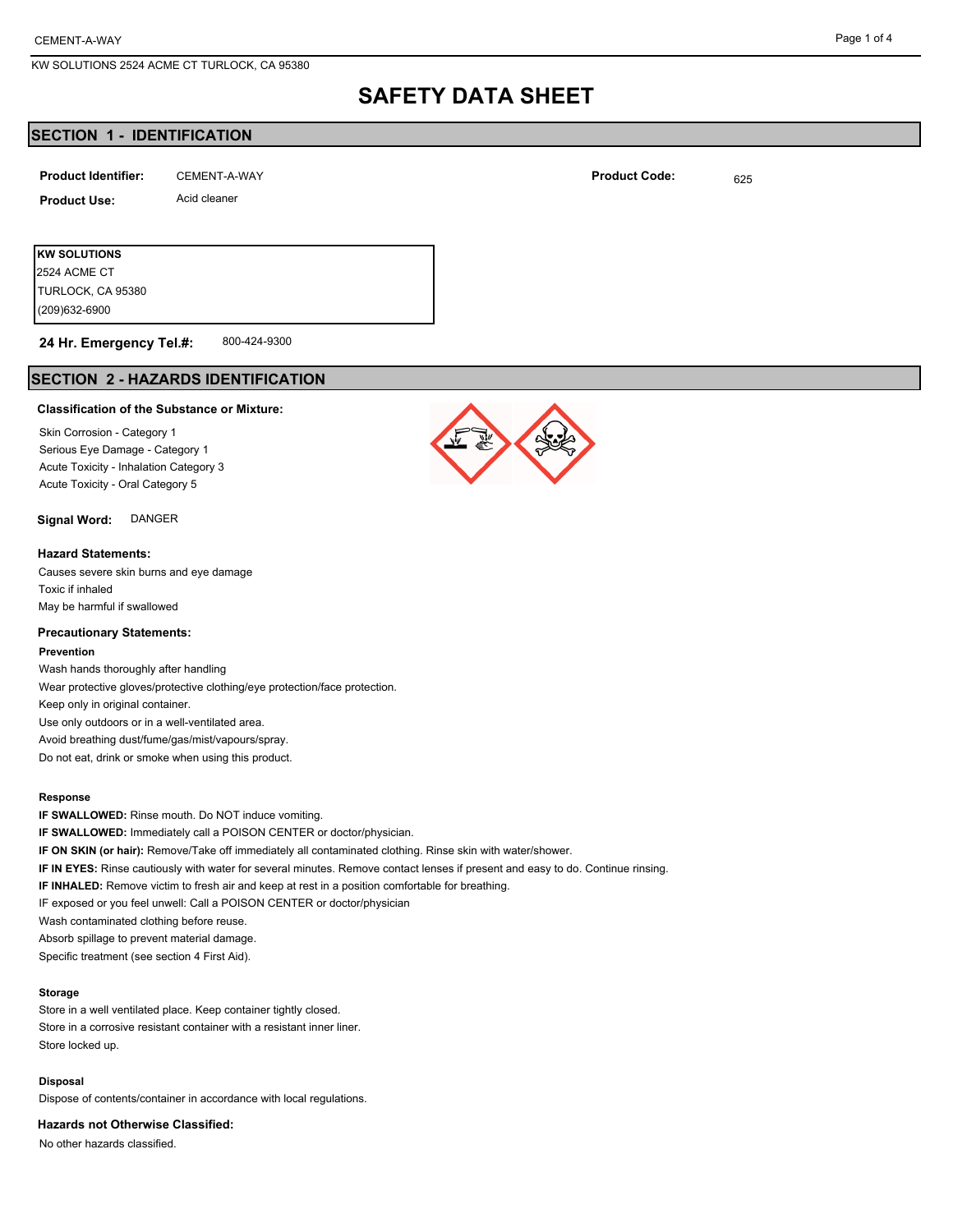## **SAFETY DATA SHEET**

## **SECTION 3 - COMPOSITION / INFORMATION ON INGREDIENTS**

| <b>Ingredient</b>                  | Synonym | <b>ICAS Number</b> | <b>IConcentration</b> |
|------------------------------------|---------|--------------------|-----------------------|
| <b>IPROPRIETARY NONIONIC BLEND</b> | I N/A   | I N/A              | $10-2%$               |
| <b>IGLYCOLIC ACID</b>              | I N/A   | 79-14-1            | 25-30%                |
| INONOXYNOL-9                       | INP-9   | 25322-68-3         | $1 - 2%$              |

## **SECTION 4 - FIRST-AID MEASURES**

**Inhalation:** Get medical advice/attention if you feel unwell or are concerned.

**Skin Contact:** Take off immediately contaminated clothing, shoes and leather goods (e.g. watchbands, belts). Rinse skin with lukewarm, gently flowing water/shower with a flushing duration of 60 minutes. Immediately call POISON CENTER/doctor. Wash contaminated clothing before re-use.

**Eye Contact:** Remove source of exposure or move person to fresh air. Rinse eyes cautiously with lukewarm, gently flowing water for several minutes, while holding the eyelids open. Remove contact lenses, if present and easy to do. Continue rinsing for 60 minutes. Take care not to rinse contaminated water into the unaffected eye or into the face. Immediately call a POISON CENTER/doctor. Continue rinsing until medical aid is available.

**Ingestion:** Immediately call a POISON CENTER/doctor. Do NOT induce vomiting. If vomiting occurs naturally, lie on your side, in the recovery position. **Most Important Symptoms and Effects, both Acute and Delayed:** Contact with skin/eyes can cause irritation or severe burns and scarring with greater exposures. Causes irritation of eyes, and with greater exposures it can cause burns that may result in permanent impairment of vision, even blindness. **Indication of any Immediate Medical Attention and Special Treatment Needed:** Treat symptomatically

## **SECTION 5 - FIRE-FIGHTING MEASURES**

**Extinguishing Media:** Material is not flammable. Use extinguisher media appropriate for material in surrounding fire.

**Special hazards arising from the substance or mixture:** No special hazards known

**Flammability classification (OSHA 29 CFR 1910.106) (Hazcom 2012):** Non flammable

**Hazardous Combustion Products:** Non combustible

**Special protective equipment and precautions for firefighters:** In the event of a fire, wear full protective clothing and NIOSH-approved self-contained breathing apparatus.

### **SECTION 6 - ACCIDENTAL RELEASE MEASURES**

**Personal precautions, protective equipment and emergency procedures:** Ventilate area of leak or spill. Wear appropriate personal protective equipment as specified in Section 8. Isolate hazard area. Keep unnecessary and unprotected personnel from entering.

**Methods and materials for containment and cleaning up:** SMALL SPILLS (less than 1 gallon): Neutralize with soda ash or cover with dry earth, sand or other non combustible material, place into loosely covered plastic containers for later disposal. If neutralized, material can be diluted into drain. LARGE SPILL: Restrict access to area until completion of clean up. Prevent liquid from entering sewers or waterways. Stop or reduce leak if safe to do so. Dike with inert material (sand, earth, etc.). Collect into plastic containers for disposal. Ensure adequate decontamination of tools and equipment following clean up.

**Special spill response procedures:** Prevent from entering sewers, waterways, or low areas.

### **SECTION 7 - HANDLING AND STORAGE**

**Precautions for Safe Handling:** Use EXTREME care when diluting with water. Always add acid to water. Wear at least chemical resistant gloves and eye protection, face shield, and chemical resistant garments when handling, moving or using this product. Do not contaminate water, food, or feed by storage or disposal.

**Conditions for Safe Storage:** Store in a cool, dry, well ventilated place away from direct sunlight. Keep container closed when not in use.

**Incompatible materials:** Oxidizing agents and strong bases

#### **SECTION 8 - EXPOSURE CONTROLS / PERSONAL PROTECTION**

**Ventilation and engineering measures:** Forced air, local exhaust, or open air is adequate.

**Respiratory Protection:** In case of confined spaces or high levels encountered in the air, wear self contained breathing apparatus.

**Skin Protection:** Wear chemical resistant gloves and chemical resistant garments when handling, wash garments before re-use.

**Eye/Face Protection:** Wear chemical goggles; also wear a face shield if splashing hazard exists.

**Other Protective Equipment:** Eye wash facility and emergency shower should be in close proximity.

**General Hygiene Conditions:** Do not eat, drink or smoke when using this product. Wash thoroughly after handling. Remove and wash contaminated clothing before re-use. Handle in accordance with good industry hygiene and safety practice.

### **SECTION 9 - PHYSICAL AND CHEMICAL PROPERTIES**

**Appearance:** Colorless to pale yellow liquid **Odor:** Faint sweet odor

**pH:** 1.5 - 1.8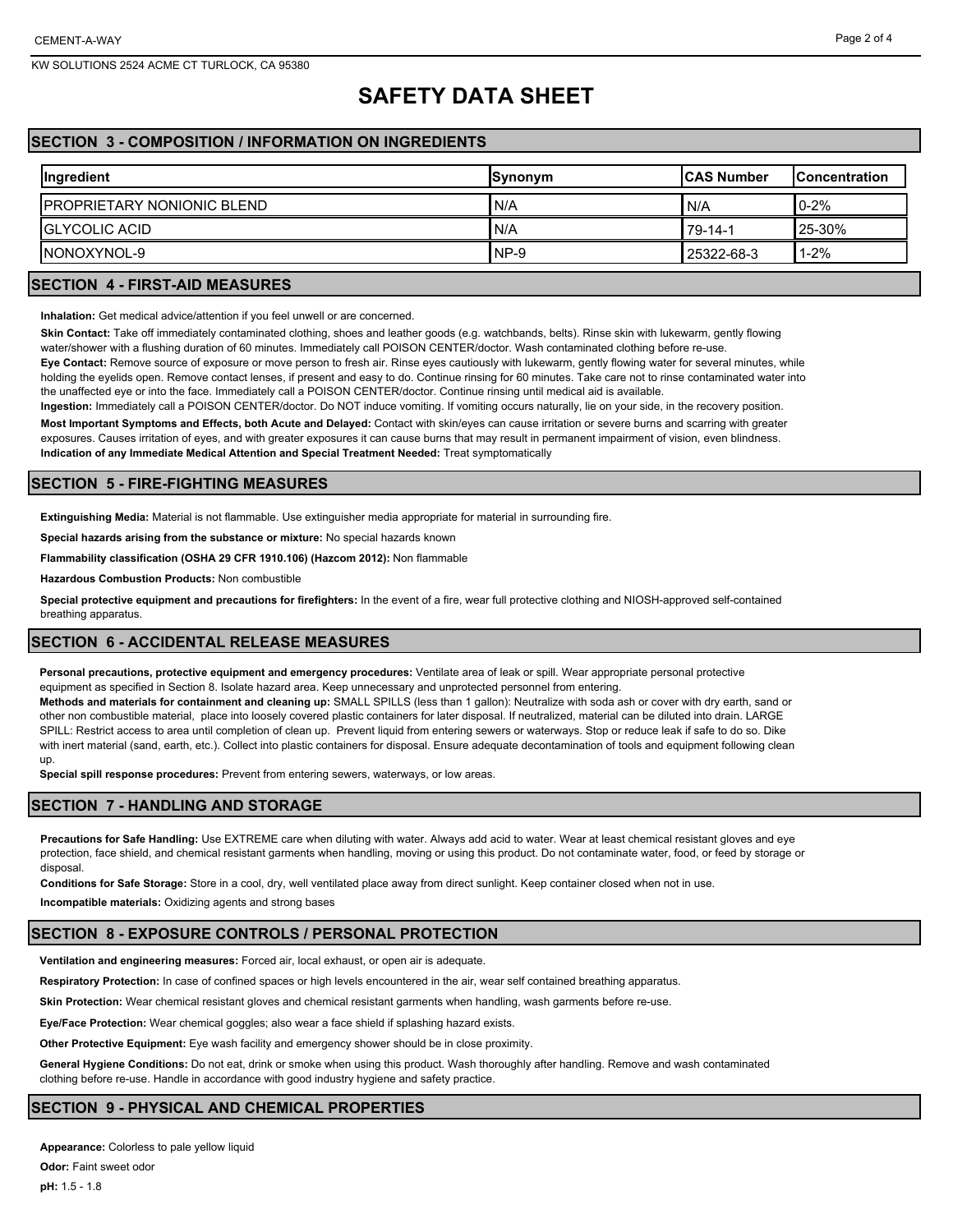## **SAFETY DATA SHEET**

**Melting/Freezing point:** No information available **Initial boiling point and boiling range:** No information available **Flash Point:** Non flammable **Flammability (solid, gas):** Non flammable Specific gravity: 1.06 g/mL **Solubility in Water:** Complete **Decomposition temperature:** No information available **Viscosity:** 8 cSt at 20ºC / 68ºF **Volatiles (% by weight):** Non volatile

#### **SECTION 10 - STABILITY AND REACTIVITY**

**Chemical Stability:** Stable under normal conditions **Possibility of Hazardous Reactions:** May react with incompatible materials **Conditions to Avoid:** None known **Incompatible Materials:** Oxidizing agents and strong bases **Hazardous Decomposition Products:** None known

### **SECTION 11 - TOXICOLOGICAL INFORMATION**

#### **Information on likely routes of exposure:**

Routes of entry - inhalation: YES

Routes of entry - skin & eye: YES

Routes of entry - ingestion: YES

#### **Potential Health Effects:**

#### **Signs and symptoms of short term (acute) exposure:**

**Inhalation:** Effects may be delayed. Causes chemical burns to the respiratory tract. Inhalation may be fatal as a result of spasm, inflammation, edema of the larynx and bronchi, chemical pneumonitis and pulmonary edema.

**Ingestion:** Corrosive! Swallowing may cause severe burns of mouth, throat, and stomach. Severe scarring of tissue and death may result. Symptoms may include bleeding, vomiting, diarrhea, fall in blood pressure. Damage may appear days after exposure.

**Skin:** Corrosive! Contact with skin can cause irritation or severe burns and scarring with greater exposures.

**Eye:** Causes severe eye burns. Direct contact with liquid may cause blindness or permanent eye damage.

#### **Potential Chronic Health Effects:**

**Mutagenicity:** Not a known mutagen

**Carcinogenicity:** No components are listed as carcinogens by ACGIH, IARC, OSHA, or NTP.

**Mutagenicity:** Not known to have mutagenic effects in humans or animals.

**Sensitization to material:** No information available

**Toxicological data:** The calculated ATE values for this mixture are:

ATE oral =  $4485$  mg/kg (rat)

ATE dermal = >10000 mg/kg (rabbit)

ATE inhalation = 8.09 mg/L (vapor, rat)

### **SECTION 12 - ECOLOGICAL INFORMATION**

**Ecotoxicity:** May be harmful to aquatic life **Persistence and degradability:** Expected to readily biodegrade **Bioaccumulation potential:** No information available **Mobility in soil:** No information available

#### **SECTION 13 - DISPOSAL CONSIDERATIONS**

**Handling for disposal:** Do not contaminate water, food, or feed by storage and/or disposal. When handling refer to protective measures listed in sections 7 and 8. Empty residue from containers, DO NOT rinse container.